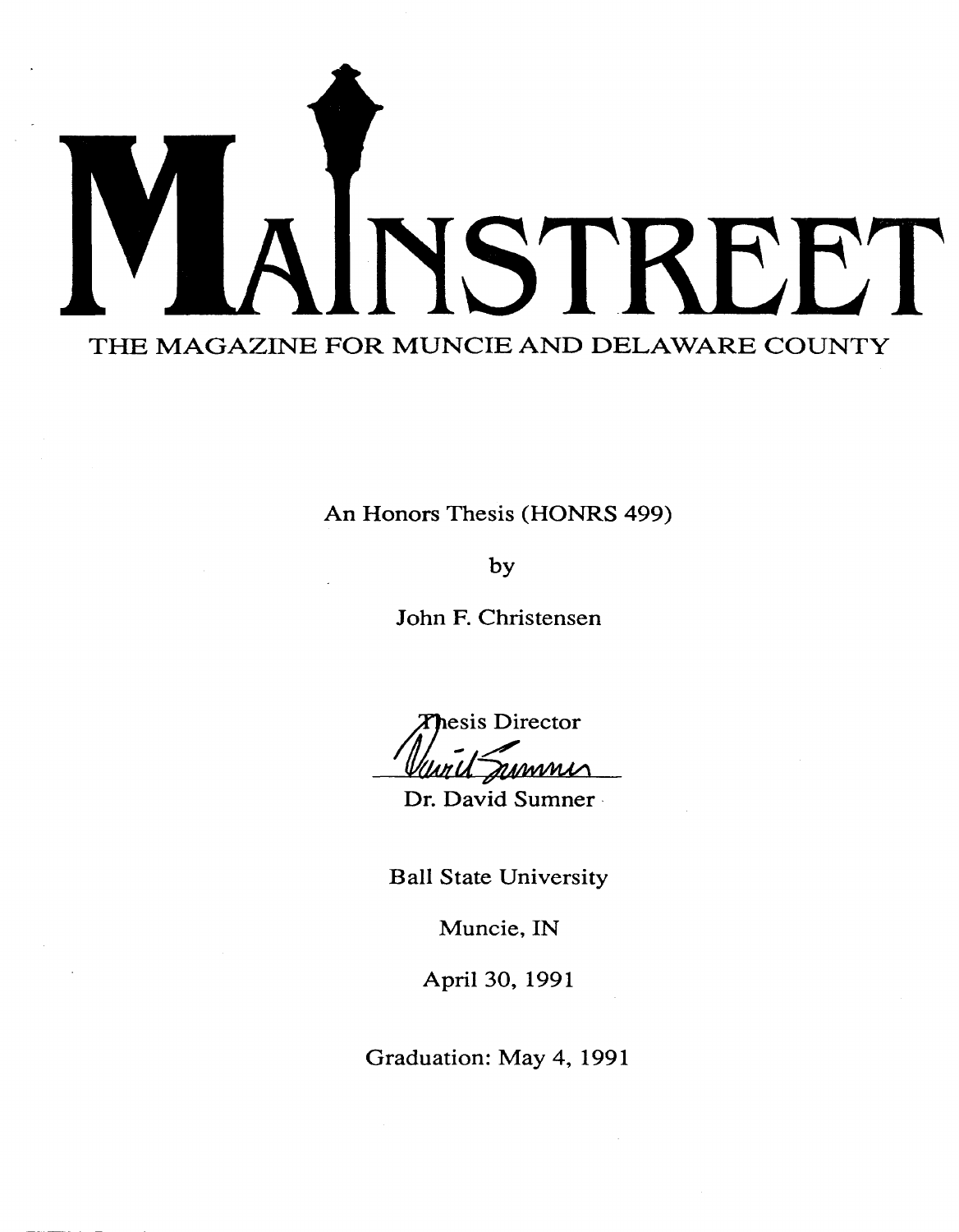### *MAINSTREET* **-- Purpose**

Mainstreet Magazine is a magazine for culturally and community minded people and personalities; specifically those found in Muncie and the surrounding Delaware County. It's a magazine for people about people -- people the readers know, people they would like to know, people they just find interesting and people they would like to imitate.

 $\mathbb{Z} \times \mathbb{Z}^2$ 

In this light, as a magazine specifically centered on the Muncie and Delaware County community, Mainstreet will serve a cultural focus point for the area. It will serve to tie together the members of the community who see culture and community activism as not only desirable, but necessary, for a growing and evolving area.

Finally, as a joint production of Ball State University and WBST public radio in Muncie, Mainstreet will also serve the interests of these two groups by 1) better serving WBST members, as well as enhancing the cultural awareness of the area, which, in turn, may attract more members, and 2) to provide an outlet for student writing, reporting, photography and overall publication experience.

- 1 -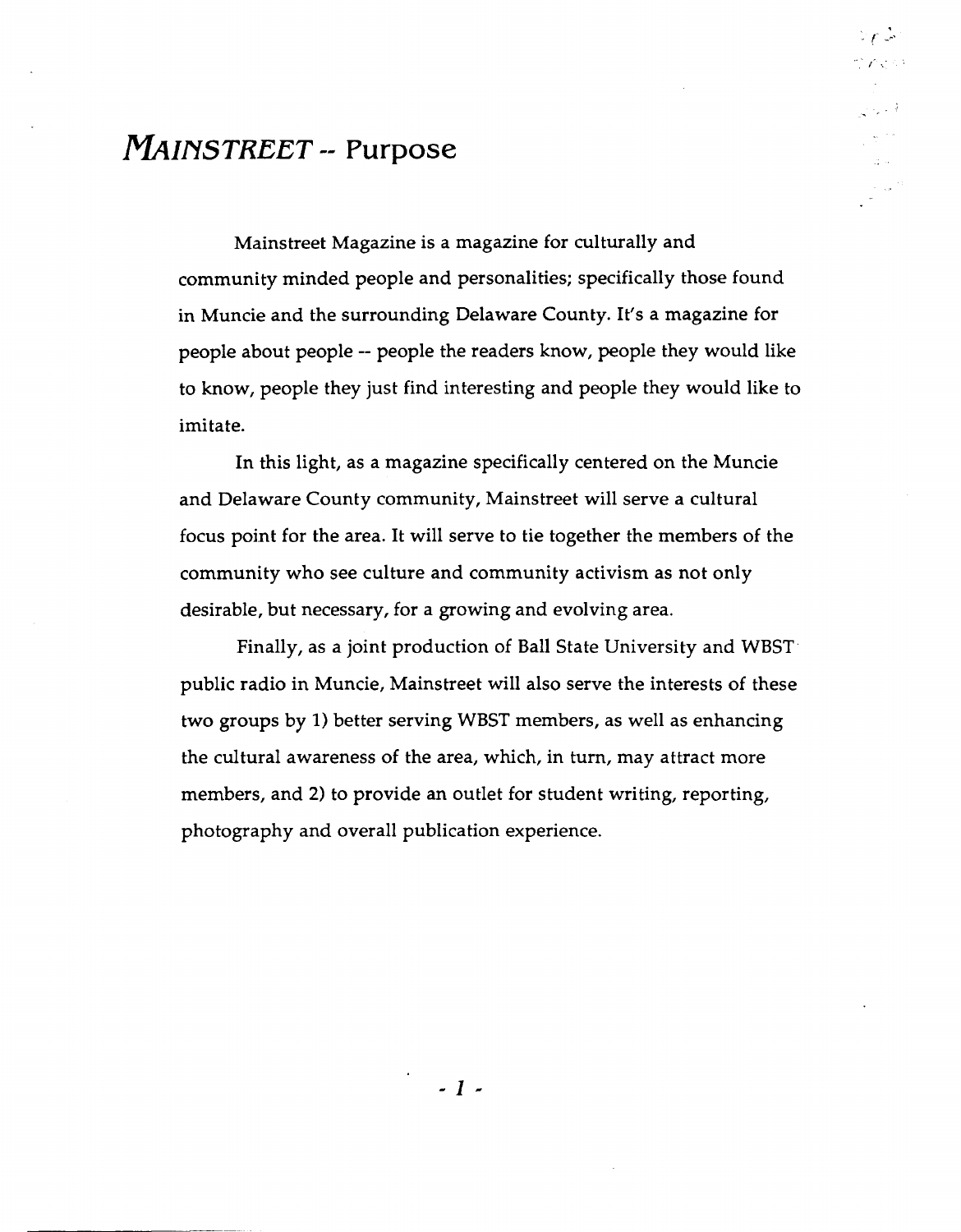# *MAINSTRBBT* **-- Market**

The city of Muncie has a population of approximately 78,000. Delaware County, of which Muncie is a part, has a population of approximately 129,000. Out of these totals, Mainstreet will focus on the upper to middle class citizens, with an emphasis on those culturally and community minded citizens who are members or donors to community and cultural organizations.

According to the SRDS Report (August 1989), the target market for a city/regional magazine is more specifically defined as follows:

| 46.9%      |
|------------|
| 53.1       |
| 47.7 years |
| 72.4%      |
|            |
| 25.2%      |
| 21.9       |
|            |
| 10.0       |
|            |
| 20.0       |
|            |
|            |
| 27.3%      |
| 11.6       |
| 25.6       |
| 14.8       |
| 14.2       |
| 5.0        |
| 1.5        |
|            |
| 24.9%      |
|            |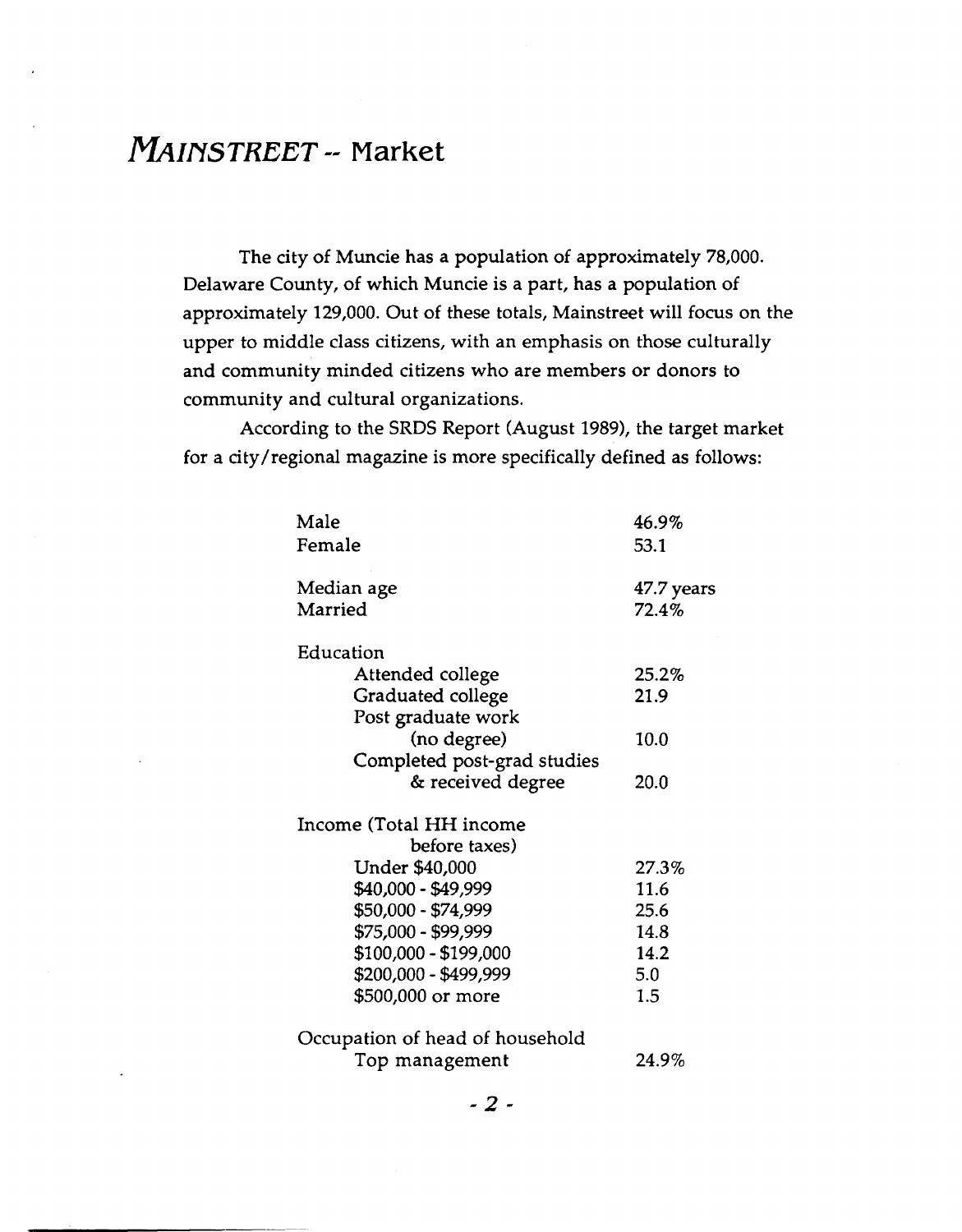| Middle management            | 14.6      |
|------------------------------|-----------|
| Professional & technical     | 21.9      |
| Retired                      | 20.2      |
| Own own home                 | 85.4%     |
| Market value of primary home |           |
| Median                       | \$126,098 |
| Average                      | \$185,235 |
| Number of vehicles owned     |           |
| One                          | 26.8%     |
| Two                          | 44.5      |
| Three                        | 17.4      |
| Four or more                 | 9.7       |

Competition within Delaware County for reaching this market exclusively is relatively nonexistent. In a sense, Mainstreet will be competing with the newspapers, The Muncie Star and The Muncie Evening Press, but the overlapping will not be such that one will take away from the other in significant numbers.

There are also no existing magazines of any focus concentrating on the Muncie and Delaware County market. Arts Indiana and Indianapolis Monthly are the closest comparable magazines to Mainstreet and it would take a mixture of these two magazines plus a refocusing onto Delaware County for it to do so. However the concepts are admittedly similar.

The presence of Ball State University (19,000 students) in Muncie and a handful of other smaller colleges in surrounding areas also helps in attracting additional culturally aware readers and providing a haven for the current culturally minded citizens of Delaware County.

 $-3 -$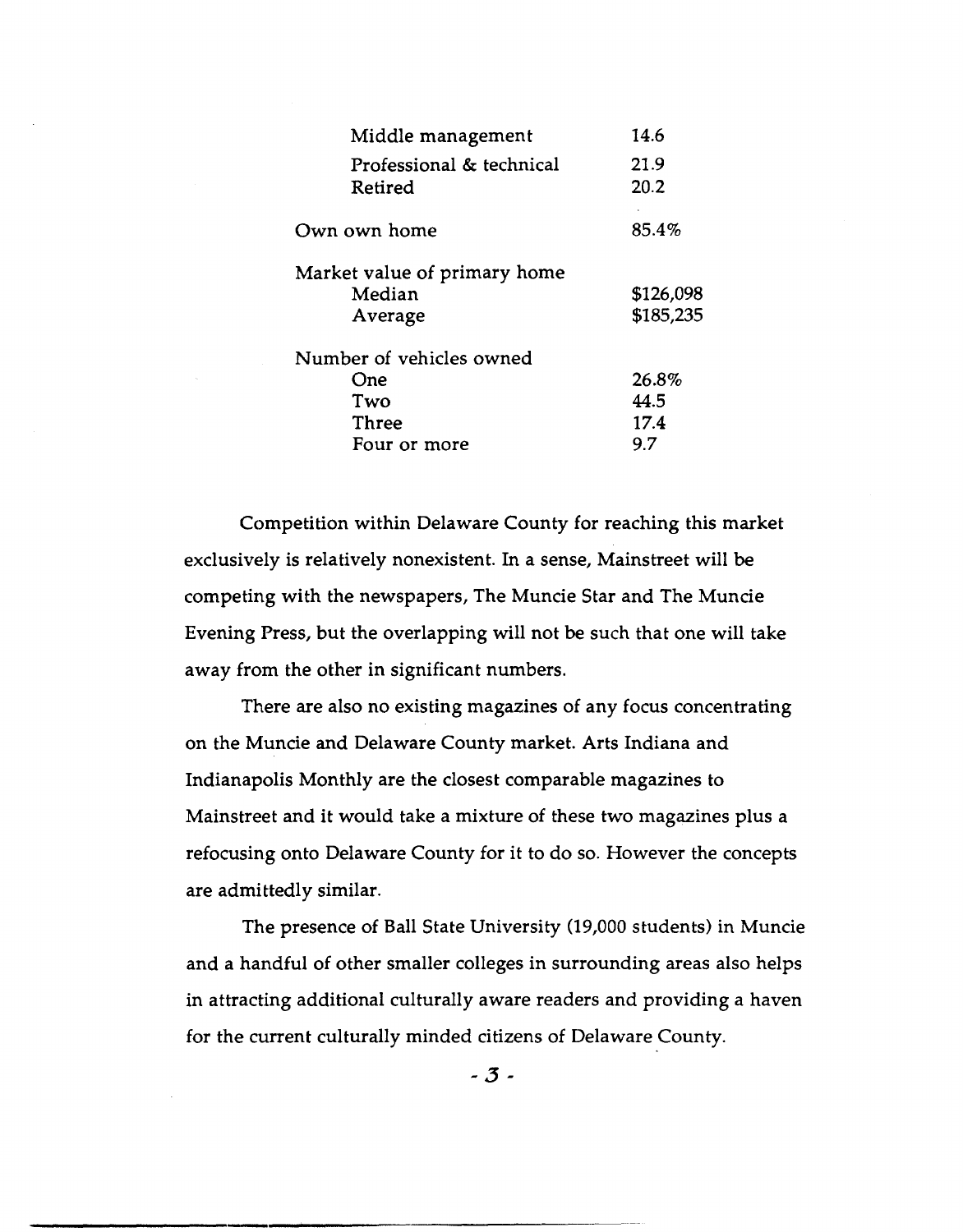#### *MAINSTREET ....* **Market Strategy/Advertising**

Step number one in breaking into the Delaware County media market is to conglomerate the area's cultural and civil centers. This will be the main vehicle for reaching Mainstreet's target audience and attracting their interest.

Mainstreet will conglomerate these centers in one of two ways. Following in the mind set of Modern Maturity and its parent publisher, the American Association of Retired Persons, both possibilities rely on free subscriptions to Mainstreet through a citizen's membership or donation to a county cultural or community organization. Thereby an advertiser would be guaranteed to reach his target audience through Mainstreet.

On the part of the organizations, offering a well-written, high quality, unbiased piece of editorial can only benefit the organizations' subscription rates. On the part of Mainstreet, getting the magazines (and advertising) into the hands of the target audience will only cement Mainstreet's presence in the community.

The two ways to do this is as follows. Number one is take a chance solely on advertising to cover the cost of production. The promise of reaching 100% of a products target market could give weight to high advertising rates.

The second way is a bit more promising. By building up the economic benefits to the advertiser and subsequently the community

- 4 -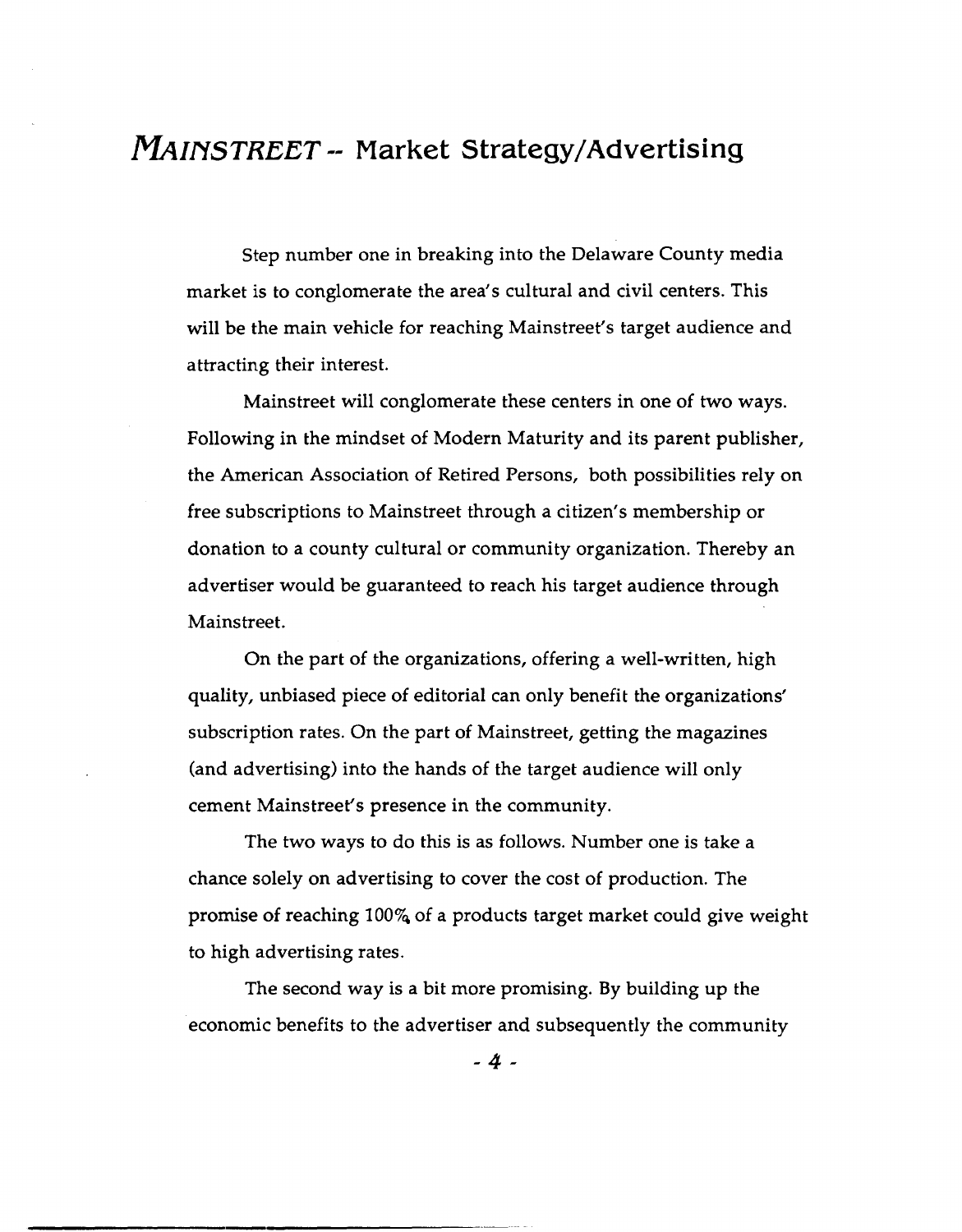economy, as well as expressing the positive psychological benefits a city /regional magazine can bring to the community, Mainstreet's original funding may come from community officials themselves. This would alleviate any reliance, and subsequent rate deals, upon the advertisers, and would open the door to even higher ad rates if the magazine is successful after the first year.

Following up on this community pride angle, Mainstreet's focus builds the community's less tangible benefits quite heavily. With an underlying focus on the arts and culture of the area, followed by a strong push towards citizens' activities, among other community orientated articles and departments, Mainstreet wants to increase the level of pride in the area. Regular columns and departments are devoted to giving credit to area good works, projects, plans and the people behind them. Essentially, Mainstreet is a magazine about people -- who are the families on the other side of town doing things beneficial to the community? Of course, Mainstreet will also very likely be involved in the traditional Top 10 citizens of the county Awards, or Muncie's Best, or any other type of congratulations for jobs well done lists at the end of a year, etc. Perhaps this type of recognition can nurture a sense, however slight, of social responsibility and pride.

Additionally, Mainstreet can be a trendsetter for the area. Perhaps not so much a trendsetter itself, but rather through solid and honest reporting in a community that deserves to be recognized and featured, Mainstreet can hopefully keep a finger on the county's pulse and keep track of changing and adapting trends in a more objective and culturally--based way than other mediums of the community.

- 5 -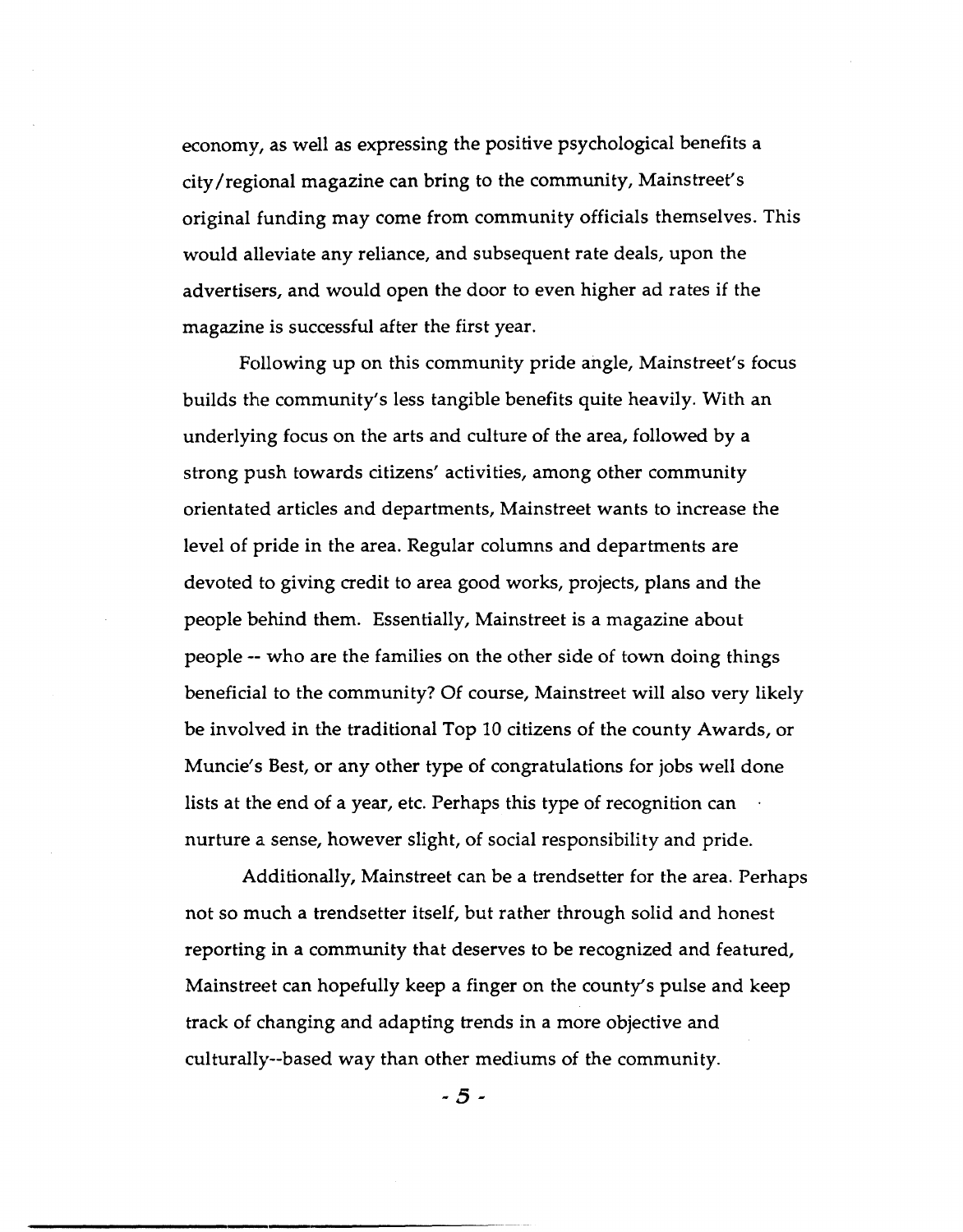## *MAINSTRBBT* **-- Editorial Philosophy**

Mainstreet Magazine is a magazine for culturally and community minded people and personalities; specifically those found in Muncie and the surrounding Delaware County. It's a magazine for people about people -- people the readers know, people they would like to know, people they just find interesting and people they would like to imitate.

Mainstreet features two investigative pieces per issue about the area. Topics include schools, politics, government agencies, art, culture, strong profiles, events, community service, etc. Articles need not be Watergate II. However, Mrs. Jones' secret banana bread recipe unveiled is even more off the mark. The best angle would be to apply a national concern to Muncie and Delaware County (either before the newspaper does, or in a clearly deeper, more thorough fashion.)

Columns/Departments include people in the news (both big and small), cultural interests, senior matters, health mix, home and family and personal profiles. Essentially, the columns and departments are geared more towards the little guy, the mother of four who also served as the driving force behind a community recycling program, etc.

- 6-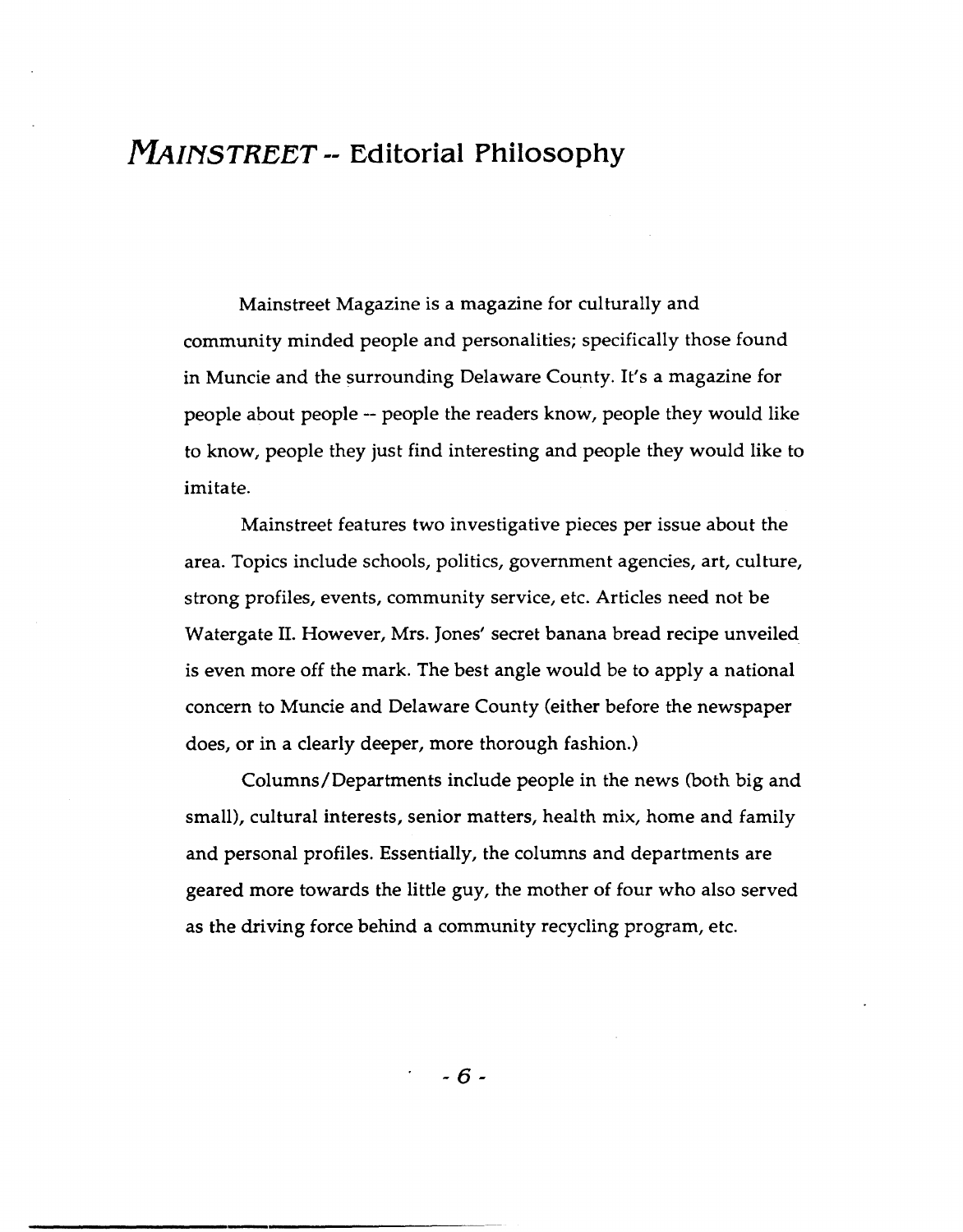

*MAINSTREET --* Management Policies

As a joint project involving the editorial, design and photography skills of the Ball State Journalism Department and the cultural and community experience of WBST public radio in Muncie, Mainstreet Magazine will use this advantage to the utmost. First of all, on staff, Mainstreet will offer two internships for students per semester. The managing editor and art director positions may also be graduate assistant positions -- thereby obtaining up and coming talent at a minimum cost.

As far as freelance material goes, Mainstreet will also push for

 $\sim$ 

- 7 -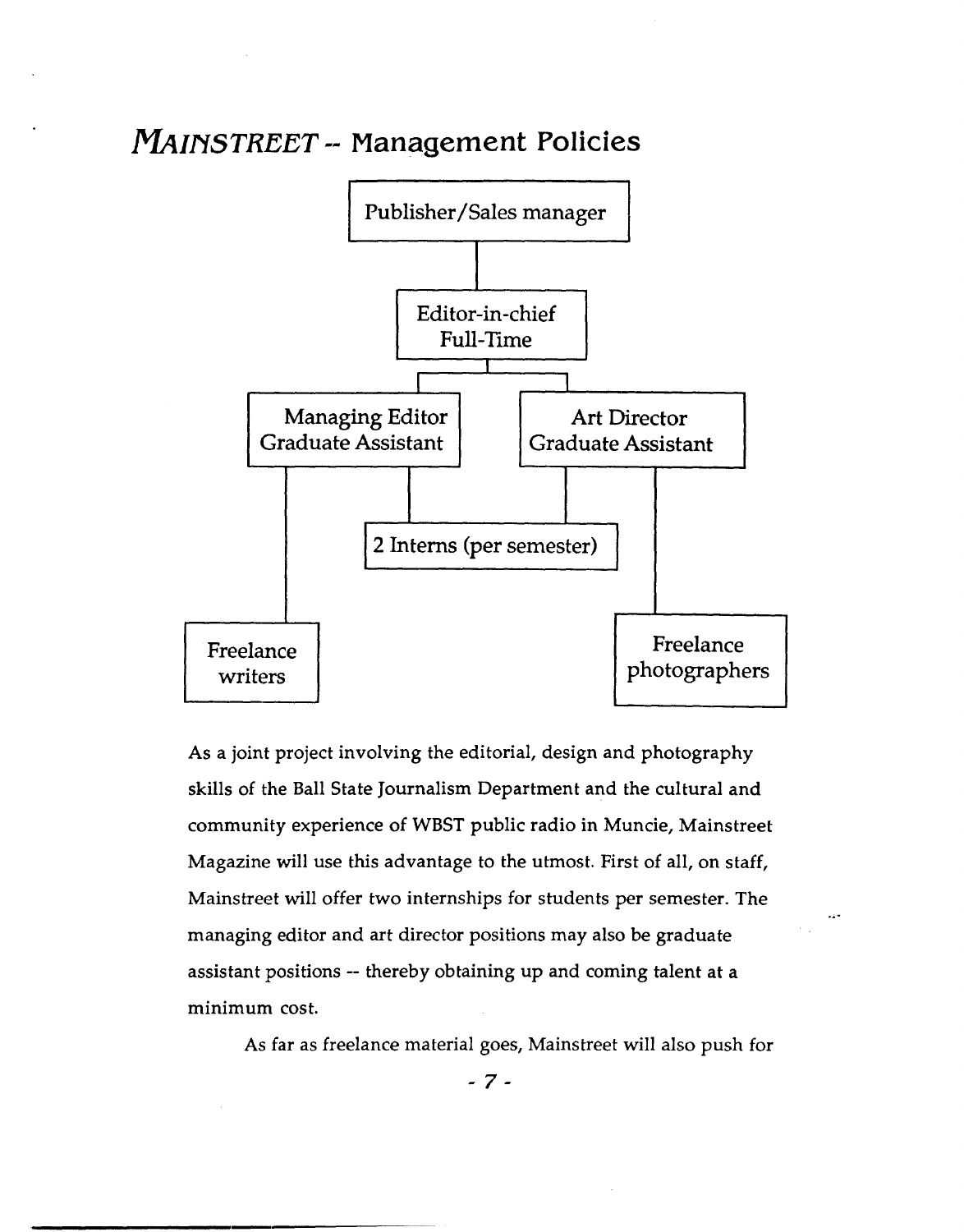involvement from within the undergraduate journalism majors. By having access to a young and eager writing and reporting corps, with a strong editor and publisher keeping a tight reign on the culture and community focus, Mainstreet can be a very high quality magazine with a new and fresh outlook on the community.

vVhereas Mainstreet will encourage freelance material from students and others in the community, it will not necessarily print a high majority of the material received due to early budget constraints. The fact that Mainstreet is a bimonthly magazine with only 42 pages, including cover, will also help as it offers a bit of leeway for the paid staff to eliminate much of the need for freelance material. Additionally, with only two main features per month and the rest of Mainstreet made up of regular columns and departments, the paid staff may find writing and reporting part of the daily routine. The percentage of freelance material would therefore have to be no more than 30%.

The freelance percentage for photography will be higher, however -- depending on the work of the art director, and what her photography skills are. Due to the limited number of pages in the book, there will subsequently be less room for photos. Therefore, the photos that are run will have to be very high quality with a limited number of basic headshots and posed photos. This will force Mainstreet to put more photographers on the streets to finds those "just right" photos.

Being a magazine for a relatively older and established audience in a Midwest conservative area, Mainstreet's use of graphics won't be extensively extravagant and will more or less be taken care of by the paid staff.

- 8 -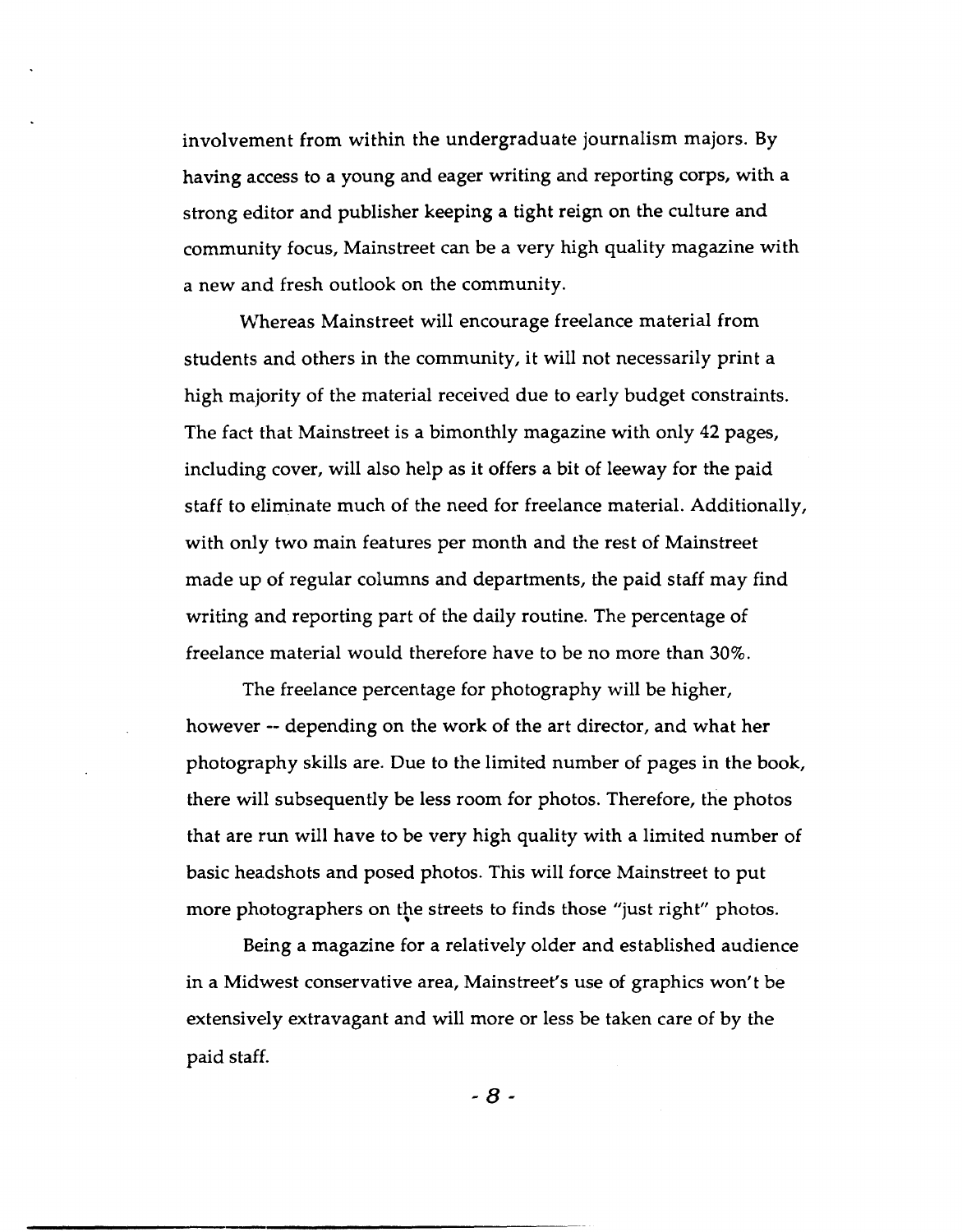# *MAINSTREET* - Launch Budget

 $\ddot{\phantom{a}}$ 

#### Production rate

#### 8 issues, 40 pages each, over 14 months

#### Production Costs

| Printing estimates (36 B/W pages, w/ 4 color cover)\$50,000 |  |
|-------------------------------------------------------------|--|
|                                                             |  |
|                                                             |  |

#### Personnel

#### Freelance

| Per feature\$50     | 2 features, 8 columns<br>per issue.            |                                                |               |  |
|---------------------|------------------------------------------------|------------------------------------------------|---------------|--|
|                     |                                                | 12 features,<br>48 columns<br>per 6 issue year |               |  |
| Per full column\$20 |                                                |                                                |               |  |
| Per photo\$10       |                                                |                                                |               |  |
| Per cover shot\$20  |                                                |                                                | $\div$ \$1560 |  |
|                     | Photos-8 cover shots<br>plus 38 inside photos. |                                                |               |  |
|                     |                                                |                                                |               |  |
|                     |                                                |                                                | \$450         |  |
| Other               |                                                |                                                |               |  |
|                     |                                                |                                                |               |  |
|                     |                                                |                                                | .\$4000       |  |
|                     |                                                |                                                | \$2000.       |  |
| - 9 -               | total                                          |                                                | 143,260       |  |